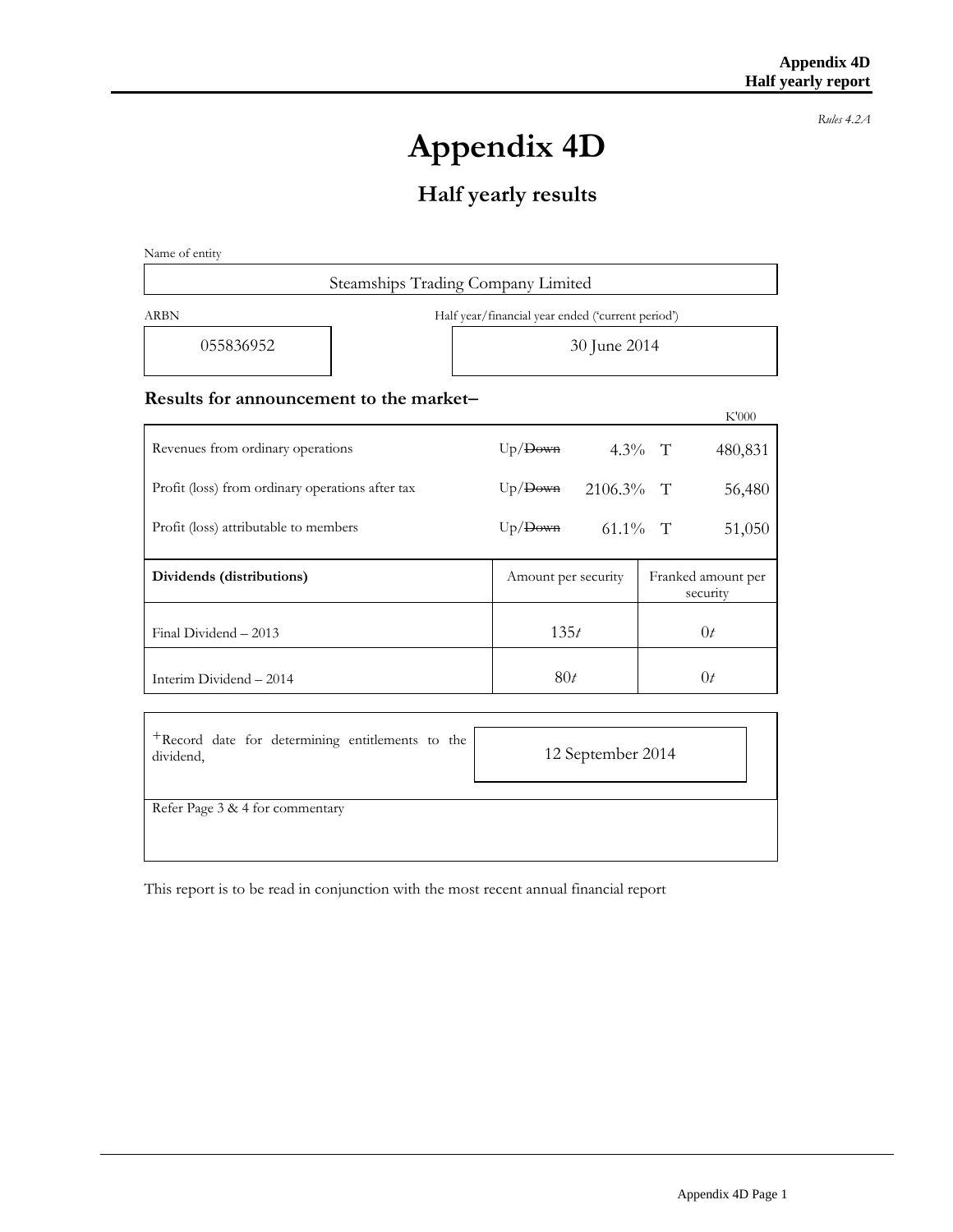## **Directors Report**

The directors present their report together with the consolidated financial report for the half-year ended 30 June 2014.

Directors:

The directors of the company during or since the end of the half-year are:

| W.L. Rothery<br>Chairman      | Chairman since 2006 |
|-------------------------------|---------------------|
| GLCundle<br>Managing Director | Director since 2013 |
| D H Cox OL                    | Director since 2004 |
| G Aopi, CBE                   | Director since 1997 |
| Sir Michael Bromley, KBE      | Director since 2000 |
| G.J. Dunlop                   | Director since 1995 |
| J.W.J Hughes-Hallett          | Director since 2010 |
| Lady W.T. Kamit, CBE          | Director since 2005 |
| T.J. Blackburn                | Director since 2011 |
| S.C. Pelling                  | Director since 2012 |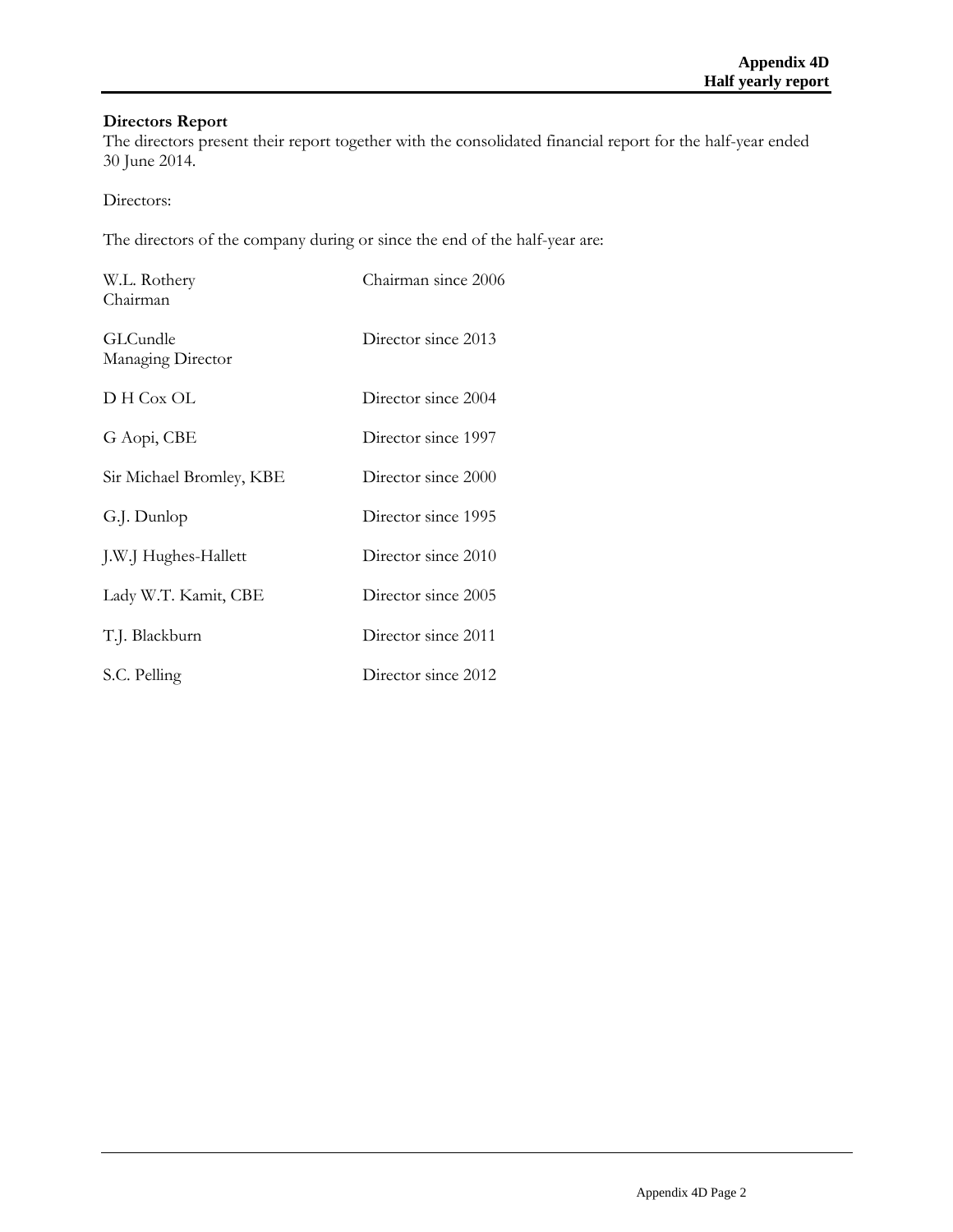#### **Commentary**

#### **Half year Report to the Stock Exchange**

The Directors of Steamships Trading Company Limited (Steamships) announce an unaudited profit after tax and minority interests of K51.1 million for the 6 months to June 2014, an increase of K20.3 million or 66.1% over the same period in 2013 (but a decrease of K12.7m or 19.9% when adjusted for a 2013 impairment of certain of the company's shipping assets).

The year on year result reflects the full impact of a slower economy, which as previously reported turned in 2013 with the end of the PNG LNG construction and demobilisation, a slowing of investment in the country's mining sector, a weakening Kina, declining exports, lower hard and soft commodity prices and falling domestic consumption. As a consequence 2014 has seen notable pressure across the economy and whilst sales of K480.8 million represent a 4.3 per cent increase on 2013 sales of K460.9 million for the company, margins have been compressed.

Depreciation in 2014 was flat at K53.0 million compared to 2013 before ship impairments, while interest on borrowings was K17.2 million against K15.2 million in 2013. Given the slower economy and the commissioning of various property projects in late 2013 and early 2014, capital investment was lower with expenditure for the 6 months being K71.4 million against K110.1 million in 2013. The group's net operating cash flow generation slowed to K90.3 million against K118.9 million in 2013.

An interim dividend of 80 toea per share has been declared and will be paid on 30th September 2014, subject to our ability to secure foreign exchange for non PNG shareholders.

#### **Logistics**

The Logistics Division experienced a tough first half of the year mainly in relation to reduced marine project charters for Steamships Shipping with lower activity in the Papuan Gulf and declining land side cartage for East West Transport due to excess capacity entering the open market following PNG LNG decommissioning. Consort Express Lines' coastal and island trades have largely held constant as have Joint Venture Stevedoring volumes (with the addition of a new operation in Alotau) but Pacific Towing experienced a decline in harbour tug jobs. A focus on restructuring and cost efficiency together with maintaining high service levels to retain and attract customers remains a critical focus for these businesses. The second half of 2014 will see the addition of a 70 meter Landing Craft (LCT) and two new 45 meter LCT's for Steamships Shipping to provide increased project charter capacity to offset the loss of Ok Tedi charter employment. Consort Express Lines plans to acquire two modern, second hand vessels in the second half of 2014 as part of a fleet replacement program to lower operational costs and improve capacity.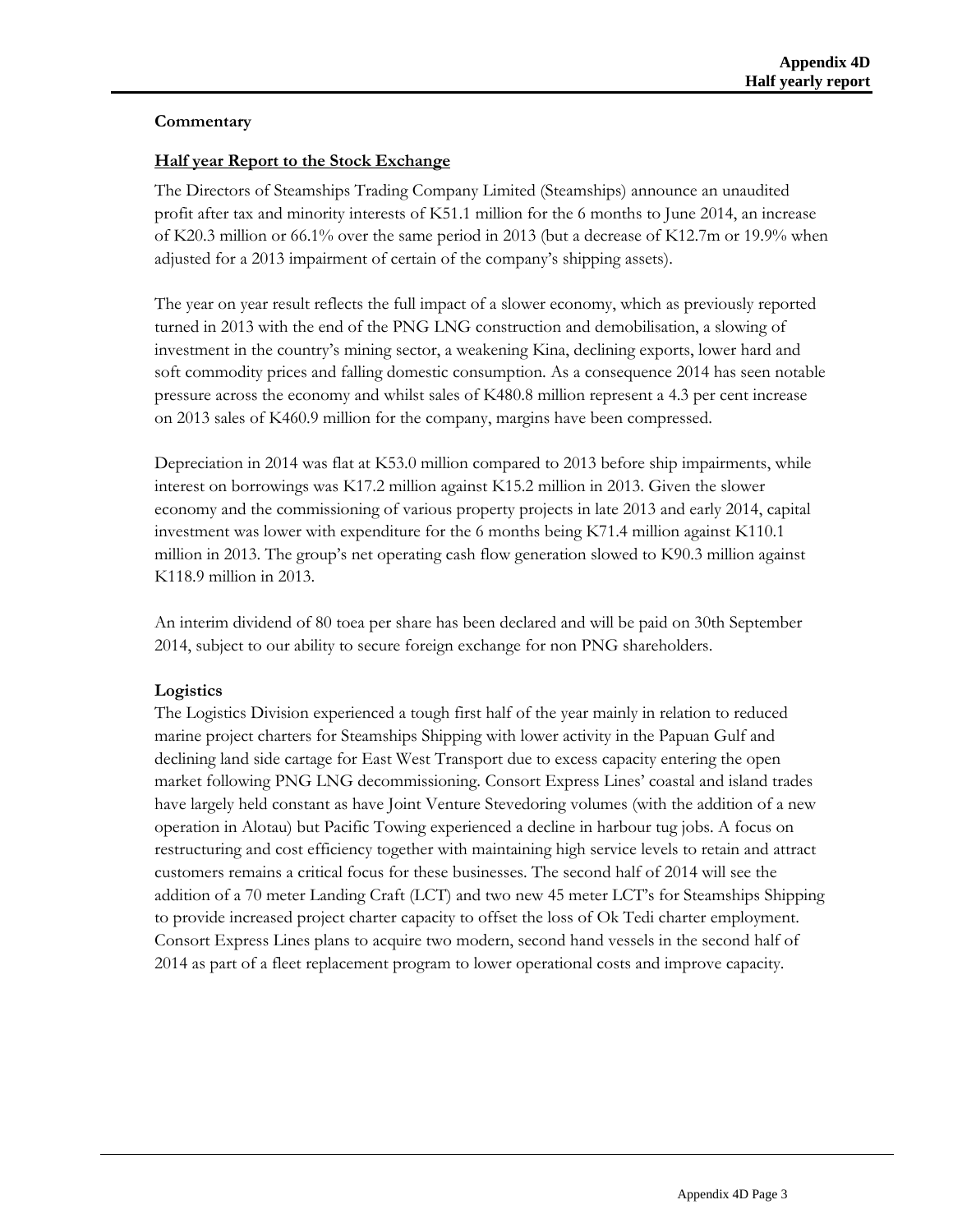#### **Property & Hotels**

Pacific Palms Property recorded improved year on year revenue following the opening of Windward (Port Moresby) and Blaikie Apartments (Lae) and industrial units in Port Moresby and Madang, however new supply in the Port Moresby residential sector has compressed margins. Occupancies in all categories remain strong at an overall 98% reflecting the quality of the portfolio. Coral Sea Hotels experienced rate erosion in the Port Moresby and Lae markets due to additional competitive capacity although revenue per available room continued to lead the industry. The Madang and Highlands hotels have seen a quiet start to the year. A three year upgrade program has commenced, which seeks to further strengthen standards for Coral Sea Hotels.

#### **Commercial**

Laga Industries continues its transformation with the division implementing a series of strategic changes to establish a platform for positive growth and development. The revised business model is focusing primarily on ice cream manufacture, sale and distribution whilst off shoring vegetable oil and food service packaging and divestment of its alcoholic beverage operations. Sales have been flat with margins reduced due to negative forex impact on raw material costs. Datec experienced improved sales and margins through the first half of the year. As announced in May 2014 the board agreed a sale of the business to Telikom PNG Limited, effective  $31<sup>st</sup>$  July 2014. Colgate Palmolive, a PNG joint venture, saw improved trade volumes but margins were also reduced due to higher imported material costs with profit marginally down on prior year. All commercial businesses anticipate sales price increases in the second half of year to partially recover reduced margins.

#### **Trading outlook**

It is anticipated that the PNG business economy will continue to be challenging for the balance of 2014 as it transitions from the boom conditions of the LNG construction period and the company's operating result is expected to reflect this weakening level of activity. Uncertainty over the level and availability of foreign exchange following Bank of PNG intervention remains a downside risk on input costs for several of the group's activities.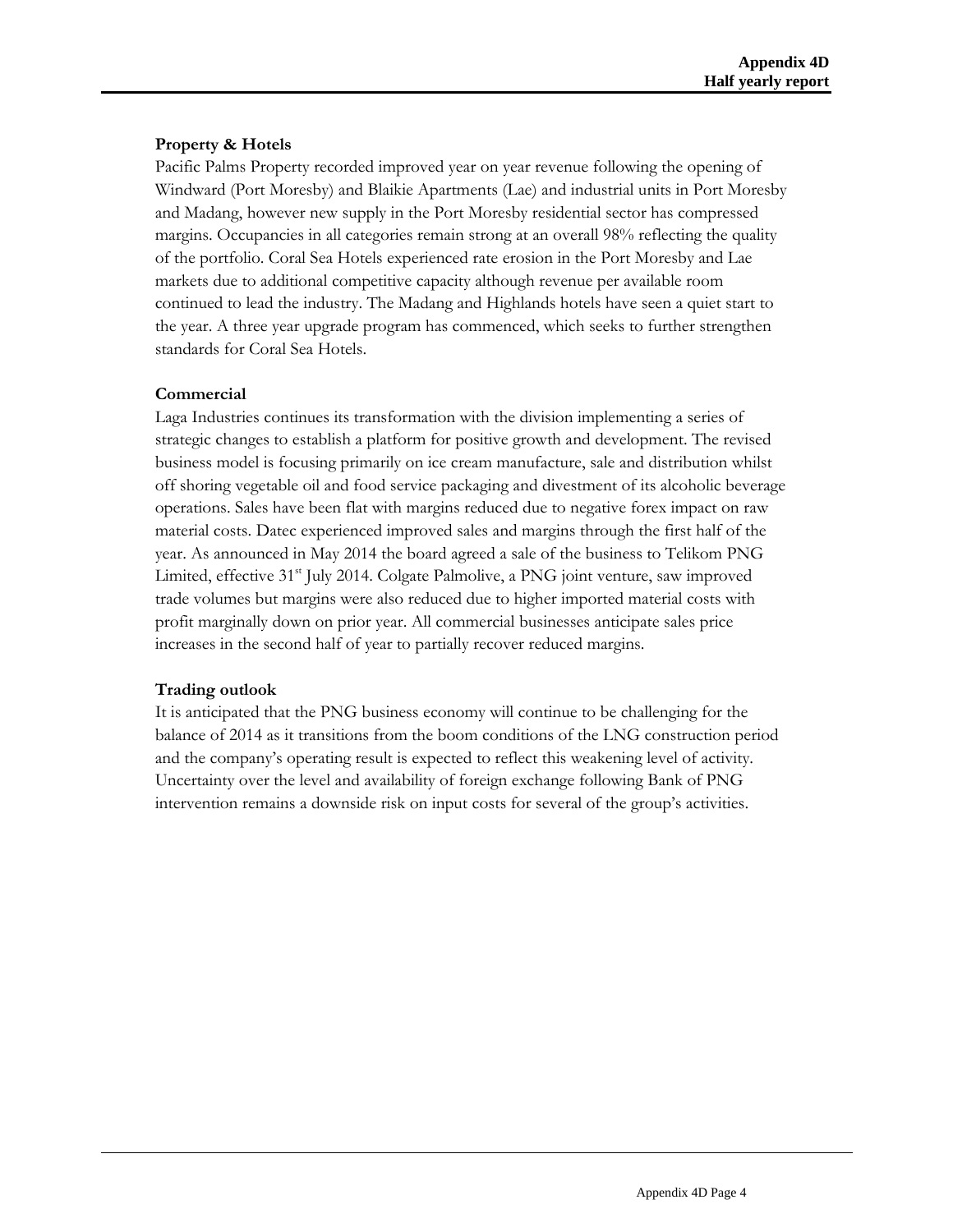#### **Statement of comprehensive income - consolidated For the 6 months ended 30 June 2014**

|                                                                              | 6 months ended<br>30 June 2014<br>K'000 | 6 months ended<br>30 June 2013<br>K'000 |
|------------------------------------------------------------------------------|-----------------------------------------|-----------------------------------------|
| Revenue                                                                      |                                         |                                         |
| Revenue from Operations                                                      | 480,831                                 | 460,867                                 |
| Other income                                                                 | 2,323                                   | 709                                     |
| <b>Operating expenses</b>                                                    |                                         |                                         |
| Raw materials and consumables used                                           | (84, 116)                               | (78, 166)                               |
| Staff costs                                                                  | (100, 838)                              | (93, 748)                               |
| Depreciation & amortisation                                                  | (53,088)                                | (52, 967)                               |
| Impairment of ships                                                          |                                         | (92, 432)                               |
| Finance costs                                                                | (17, 233)                               | (15, 238)                               |
| Charter, port services & stevedoring                                         | (21, 937)                               | (17,207)                                |
| Fuel                                                                         | (29, 281)                               | (24, 814)                               |
| Other operating expenses                                                     | (98, 234)                               | (92, 834)                               |
| Share of net profit of associates and joint ventures                         | 1,445                                   | 6,400                                   |
| Profit from operations before income tax                                     | 79,872                                  | 569                                     |
| Income tax expense                                                           | (23, 392)                               | 1,991                                   |
| Profit for the six-month period                                              | 56,480                                  | 2,560                                   |
| <b>Profit attributable to Continuing Operations</b>                          | 54,493                                  | 1,919                                   |
| <b>Profit attributable to Discontinuing Operations</b><br>(*Refer to Note 4) | 1,987                                   | 641                                     |
| Profit/total comprehensive income is attributable to:                        |                                         |                                         |
| Owners of Steamships Trading Company Limited                                 | 51,050                                  | 30,733                                  |
| Minority Interest                                                            | 5,430                                   | (28, 173)                               |
|                                                                              | 56,480                                  | 2,560                                   |
| Earnings per security (EPS)                                                  |                                         |                                         |
| <b>Basic EPS</b>                                                             | 164.6                                   | 99.1                                    |
| Diluted EPS                                                                  | 164.6                                   | 99.1                                    |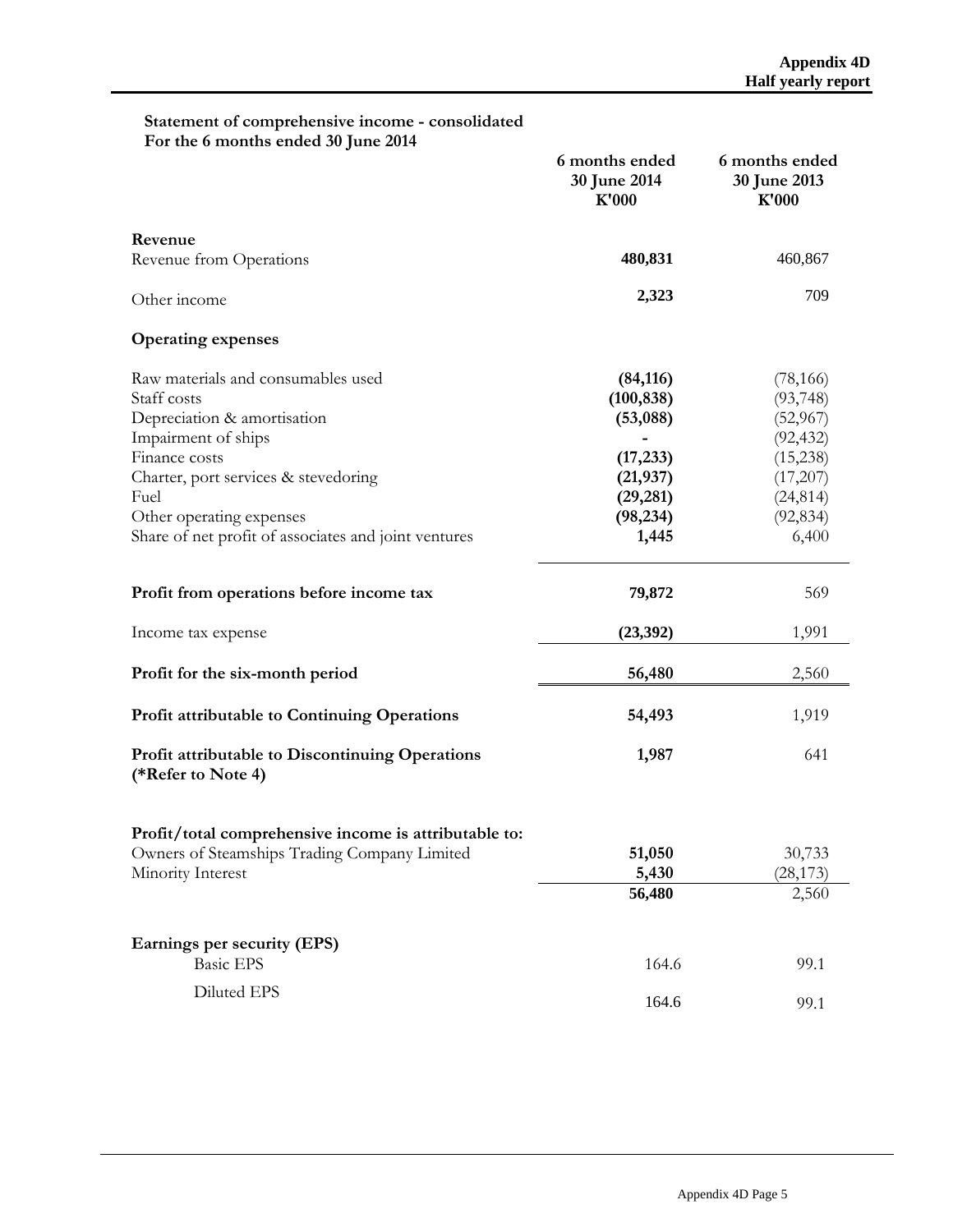#### **STATEMENT OF CHANGES IN EQUITY FOR THE PERIOD ENDED 30 JUNE 2014**

|                                             | Contributed<br>Equity<br>K'000 | Retained<br>Earnings<br>K'000 | Other<br><b>Reserves</b><br>K'000 | Total<br>K'000   | Minority<br>Interest<br>K'000 | Total<br><b>Equity</b><br>K'000 |
|---------------------------------------------|--------------------------------|-------------------------------|-----------------------------------|------------------|-------------------------------|---------------------------------|
| <b>BALANCE AT 1 JANUARY 2013</b>            | 24,200                         | 652,978                       | $\bf{0}$                          | 677,178          | 84,322                        | 761,500                         |
| Profit for the period                       | $\bf{0}$                       | 30,733                        | $\bf{0}$                          | 30,733           | (28, 173)                     | 2,560                           |
| Other comprehensive income                  | $\boldsymbol{0}$               | $\theta$                      | $\overline{0}$                    | $\overline{0}$   | $\overline{0}$                | $\theta$                        |
| Dividends provided for or paid              | $\boldsymbol{0}$               | (52, 714)                     | $\boldsymbol{0}$                  | (52, 714)        | (2,976)                       | (55,690)                        |
| Balance at 30 June 2013                     | 24,200                         | 630,997                       | $\bf{0}$                          | 655,197          | 53,173                        | 708,370                         |
| Profit for the period                       | $\boldsymbol{0}$               | 86,317                        | $\boldsymbol{0}$                  | 86,317           | (10, 436)                     | 75,881                          |
| Other comprehensive income                  | $\theta$                       | $\theta$                      | $\overline{0}$                    | $\overline{0}$   | $\overline{0}$                | $\overline{0}$                  |
| Equity Adjustment on acquisition of<br>Laga | $\boldsymbol{0}$               | $\theta$                      | (8,994)                           | (8,994)          | (17, 104)                     | (26,098)                        |
| Dividends provided for or paid              | $\boldsymbol{0}$               | (15,504)                      | (8,994)                           | (15,504)         | (2,726)                       | (18,230)                        |
| <b>Balance at 31 December 2013</b>          | 24,200                         | 701,810                       | (8,994)                           | 717,016          | 22,907                        | 739,923                         |
| Profit for the period                       | $\boldsymbol{0}$               | 51,050                        | $\theta$                          | 51,050           | 5,430                         | 56,480                          |
| Other comprehensive income                  | $\boldsymbol{0}$               | $\overline{0}$                | $\overline{0}$                    | $\boldsymbol{0}$ | $\theta$                      | $\boldsymbol{0}$                |
| New Minority Investment                     | $\boldsymbol{0}$               | $\boldsymbol{0}$              | $\boldsymbol{0}$                  | $\theta$         | 200                           | 200                             |
| Dividends provided for or paid              | $\boldsymbol{0}$               | (41, 861)                     | $\boldsymbol{0}$                  | (41, 861)        | (1,593)                       | (43, 454)                       |
| Balance at 30 June 2014                     | 24,200                         | 710,999                       | (8,994)                           | 726,205          | 26,944                        | 753,149                         |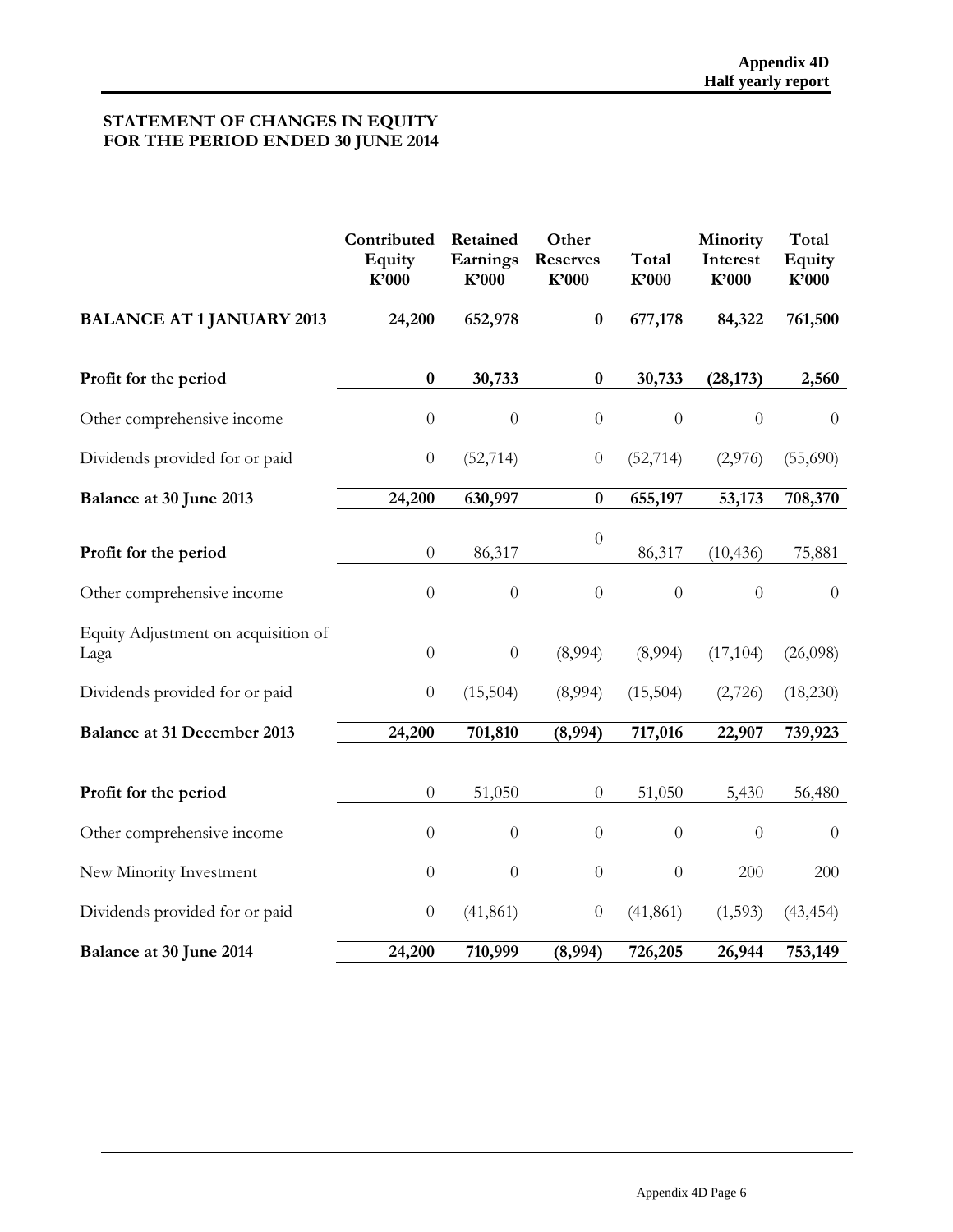| STATEMENT OF FINANCIAL<br>POSITION - CONSOLIDATED                  | As at<br>30 June 2014<br>$K$ '000 | As at<br>31 Dec 2013<br>K'000 | As at<br>30 June 2013<br>K'000 |
|--------------------------------------------------------------------|-----------------------------------|-------------------------------|--------------------------------|
| <b>Current assets</b>                                              |                                   |                               |                                |
| Inventories                                                        | 40,617                            | 59,878                        | 65,100                         |
| Receivables & prepayments                                          | 193,236                           | 178,996                       | 172,385                        |
| Asset held for sale (*Refer to Note 4)                             | 46,139                            |                               | 9,633                          |
| Loans to related companies                                         | 375                               | 337                           | 2,056                          |
| Cash, bank and short term deposits                                 | 20,664                            | 11,640                        | 14,593                         |
| Income Tax Prepaid                                                 | 184                               |                               |                                |
| Other - financial asset                                            |                                   |                               | 20,307                         |
| Total current assets                                               | 301,215                           | 250,851                       | 284,074                        |
| Non-current assets                                                 |                                   |                               |                                |
| Investments                                                        | 31,415                            | 31,471                        | 42,164                         |
| Goodwill                                                           | 84,398                            | 93,514                        | 26,183                         |
| Property, plant and equipment                                      | 714,576                           | 722,735                       | 673,345                        |
| Investment properties                                              | 357,371                           | 343,658                       | 313,535                        |
| Loans to related companies                                         | 131,729                           | 103,065                       | 72,722                         |
| Deferred tax asset                                                 | 22,263                            | 21,081                        |                                |
| Total non-current assets                                           | 1, 341, 752                       | 1,315,524                     | 1, 127, 949                    |
| Total assets                                                       | 1,642,967                         | 1,566,375                     | 1, 412, 023                    |
| <b>Current liabilities</b>                                         |                                   |                               |                                |
| Trade payables                                                     | 50,079                            | 50,177                        | 50,763                         |
| Other payables & accruals                                          | 83,257                            | 80,485                        | 93,143                         |
| Provisions                                                         | 10,202                            | 10,176                        | 12,197                         |
| Liabilities held for sale (*Refer to Note 4)                       | 17,883                            |                               |                                |
| Loans from related companies                                       | 16,914                            | 16,335                        | 19,072                         |
| Loans from shareholder                                             | 15,160                            | 15,160                        | 15,160                         |
| Borrowings                                                         | 45,368                            | 50,681                        | 32,457                         |
| Income tax payable                                                 |                                   | 7,713                         | 26,519                         |
| Total current liabilities                                          | 238,863                           | 230,727                       | 249,311                        |
| Non-current liabilities                                            |                                   |                               |                                |
| Deferred tax liability                                             | 31,160                            | 25,598                        | 6,578                          |
| Borrowings                                                         | 608,700                           | 558,108                       | 437,330                        |
| Long service leave                                                 | 11,095                            | 12,019                        | 10,434                         |
| Total non-current liabilities                                      | 650,955                           | 595,725                       | 454,342                        |
| <b>Total liabilities</b>                                           | 889,818                           | 826,452                       | 703,653                        |
| Net assets                                                         | 753,149                           | 739,923                       | 708,370                        |
| Share capital and reserves                                         |                                   |                               |                                |
| Issued capital                                                     | 24,200                            | 24,200                        | 24,200                         |
| Retained earnings                                                  | 702,005                           | 692,816                       | 630,997                        |
| Capital and reserves attributable to the company's<br>shareholders | 726,205                           | 717,016                       | 655,197                        |
| Minority shareholders' interest                                    | 26,944                            | 22,907                        | 53,173                         |
| Total capital and reserves                                         | 753,149                           | 739,923                       | 708,370                        |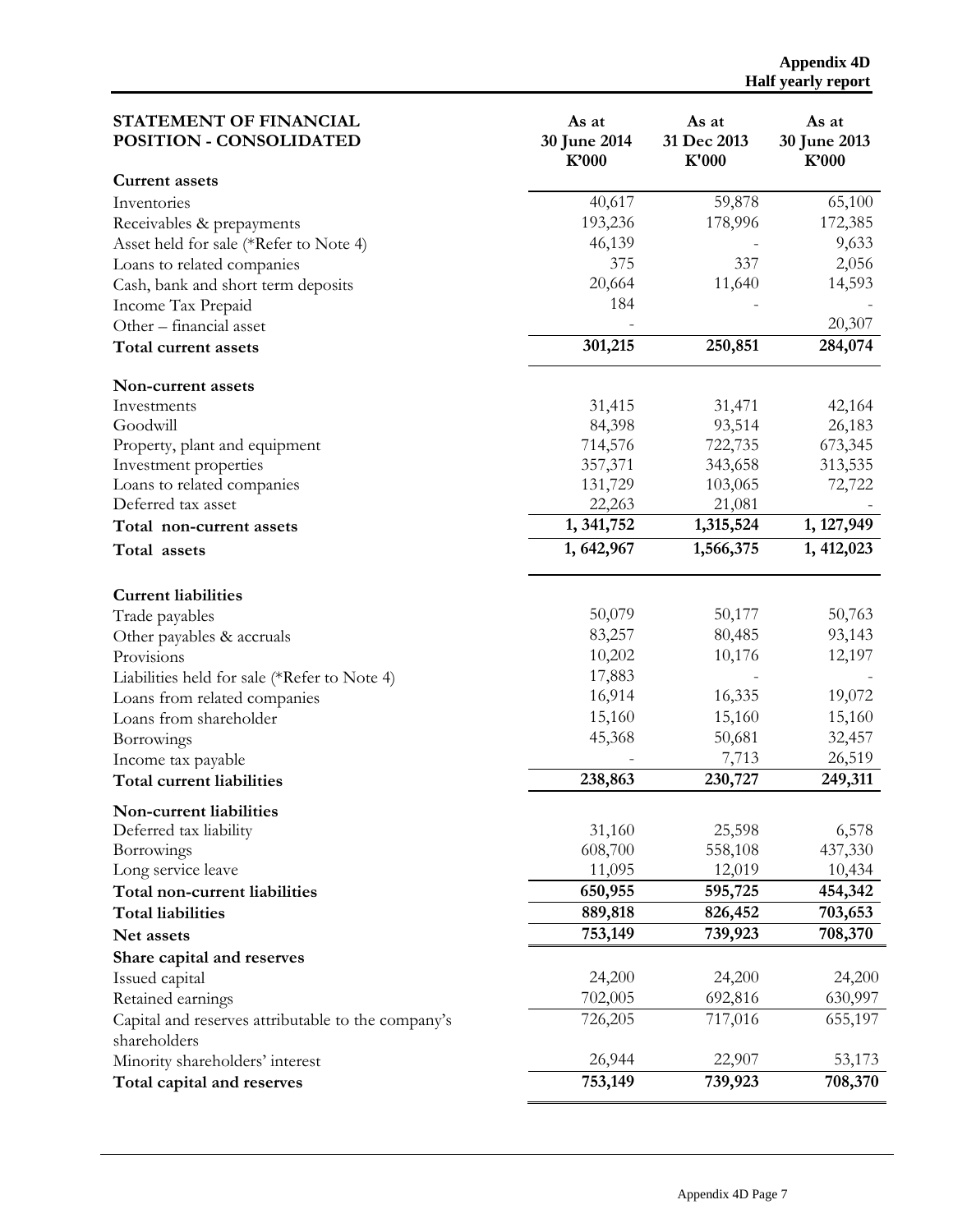### Consolidated statement of cash flows

|                                                                                                                                                                  | 6 months<br>ended<br>30 June 2014<br>K'000 | 6 months<br>ended<br>30 June 2013<br>K'000          |
|------------------------------------------------------------------------------------------------------------------------------------------------------------------|--------------------------------------------|-----------------------------------------------------|
| Cash flows related to operating<br>activities                                                                                                                    |                                            |                                                     |
| Receipts from customers                                                                                                                                          | 467,348                                    | 480,251                                             |
| Payments to suppliers and employees                                                                                                                              | (323, 814)                                 | (307, 818)                                          |
| Interest and other items of similar nature received                                                                                                              | 79                                         | 36                                                  |
| Interest and other costs of finance paid                                                                                                                         | (17, 312)                                  | (15, 274)                                           |
| Income taxes paid                                                                                                                                                | (26,909)                                   | (31, 713)                                           |
| Net operating cash flows                                                                                                                                         | 99,392                                     | 125,482                                             |
| Cash flows related to investing activities                                                                                                                       |                                            |                                                     |
| Payment for purchases of property, plant and equipment                                                                                                           | (71, 356)                                  | (110, 065)                                          |
| Proceeds from sale of property, plant and equipment                                                                                                              | 6,184                                      | 51,149                                              |
| Investment in subsidiary                                                                                                                                         | (400)                                      |                                                     |
| Acquisition of business                                                                                                                                          |                                            | (9,000)                                             |
| Dividends received from associates                                                                                                                               | 1,500                                      | 2,923                                               |
| Loans repaid by/(to) other entities                                                                                                                              | (28, 123)                                  | (20, 248)                                           |
| Net investing cash flows                                                                                                                                         | (92, 195)                                  | (85, 241)                                           |
| Cash flows related to financing activities                                                                                                                       |                                            |                                                     |
| Proceeds from borrowings                                                                                                                                         | 60,000                                     | 40,000                                              |
| Repayment of borrowings                                                                                                                                          | (4,240)                                    | (23, 142)                                           |
| Dividends paid                                                                                                                                                   | (43, 451)                                  | (55,690)                                            |
| Net financing cash flows                                                                                                                                         | 12,309                                     | (38, 832)                                           |
| Net increase (decrease) in cash held                                                                                                                             | 19,506                                     | 1,409                                               |
| Cash at beginning of period                                                                                                                                      | (29, 978)                                  | (15,673)                                            |
| Cash at end of period<br>(see reconciliation of cash)                                                                                                            | (10, 472)                                  | (14,264)                                            |
| <b>Reconciliation of cash</b>                                                                                                                                    |                                            |                                                     |
| Reconciliation of cash at the end of the period (as shown<br>in the consolidated statement of cash flows) to the related<br>items in the accounts is as follows. | Current<br>period<br>K'000                 | <b>Previous</b><br>corresponding<br>period<br>K'000 |
| Cash on hand and at bank                                                                                                                                         | 20,664                                     | 14,593                                              |
| Bank overdraft                                                                                                                                                   | (31, 136)                                  | (28,857)                                            |
| Total cash at end of period                                                                                                                                      | (10, 472)                                  | (14,264)                                            |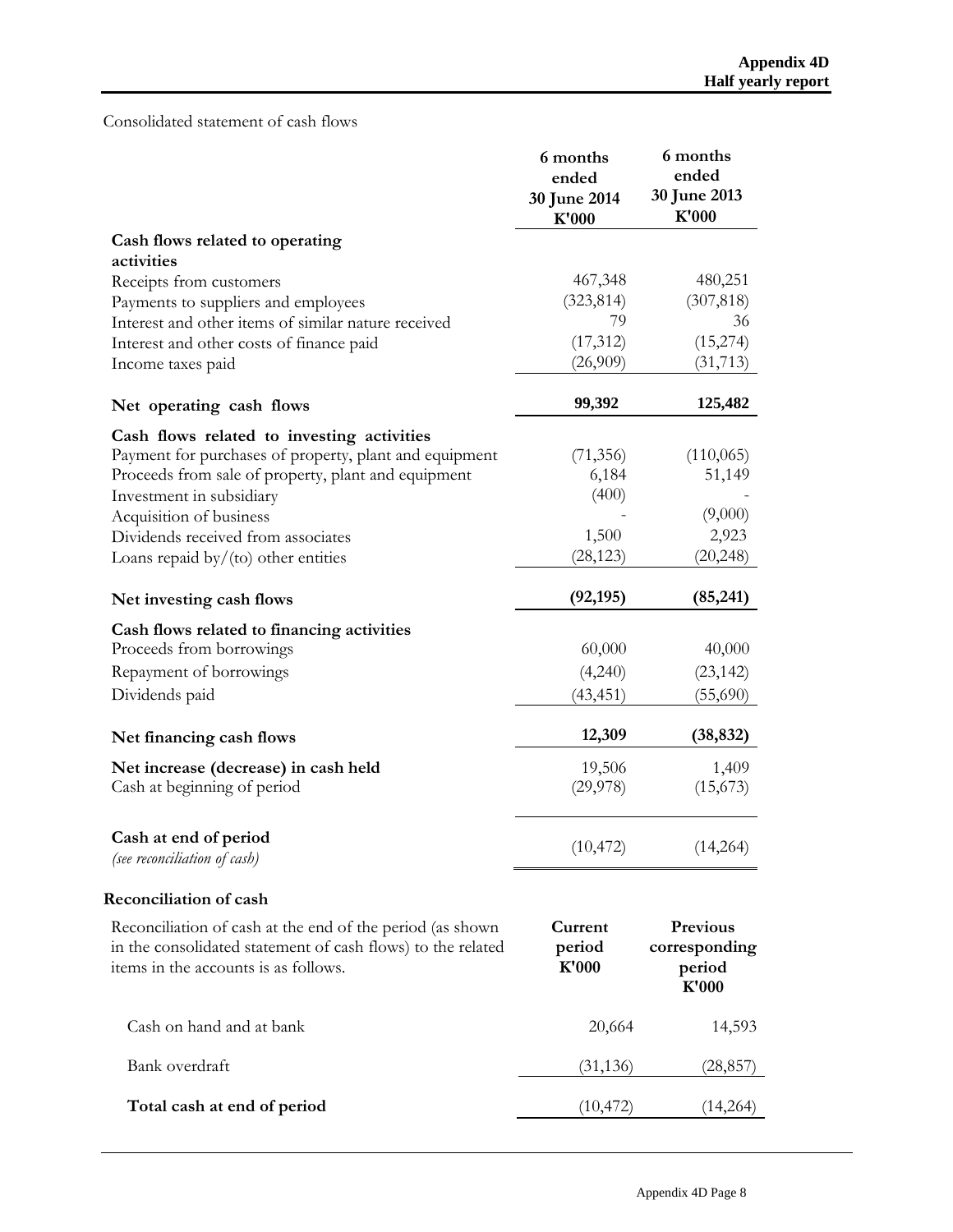#### **corresponding Period Profit before tax / revenue** Consolidated profit (loss) from ordinary activities before tax as a percentage of revenue  $16.6\%$  0.1% **Profit after tax / equity interests**  Consolidated net profit (loss) from ordinary activities after tax attributable to members as a percentage of equity (similarly attributable) at the end of the period  $7.0\%$  4.7% **Earnings per security (EPS)**  Calculation of the following in accordance with *IAS33: Earnings per Share* (a) Basic EPS (b) Diluted EPS (c) Weighted average number of ordinary shares outstanding during the period used in the calculation of the Basic EPS 164.6*t* 164.6*t* 31,008,237 99.1*t* 99.1*t* 31,008,237 **NTA backing**

**1. Ratios Current period Previous** 

#### **Other notes to the consolidated financial statements**

| Net tangible asset backing per | K <sub>21.57</sub> | K22.00 |
|--------------------------------|--------------------|--------|
| ordinary security              |                    |        |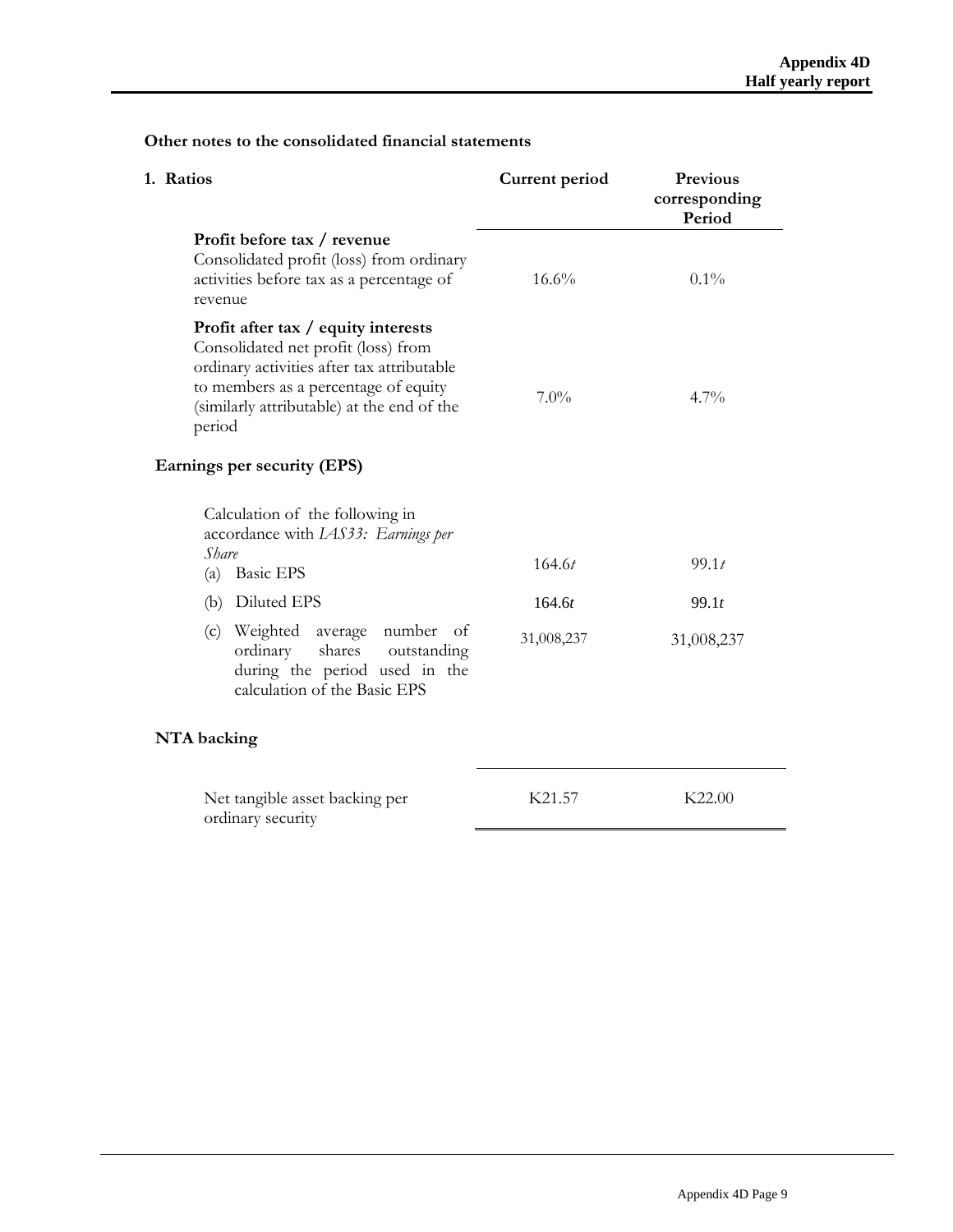| Name of entity                                                      | Percentage of ownership        |                                     | Contribution to net profit   |                                           |
|---------------------------------------------------------------------|--------------------------------|-------------------------------------|------------------------------|-------------------------------------------|
|                                                                     | interest held at end of period |                                     | $(\text{loss})$              |                                           |
|                                                                     |                                | or date of disposal                 |                              |                                           |
| <b>Equity accounted</b><br>associates and joint<br>venture entities | Current<br>period              | Previous<br>corresponding<br>period | Current<br>period -<br>K'000 | Previous<br>corresponding<br>period-K'000 |
| Colgate Palmolive Ltd                                               | 50                             | 50                                  | 552                          | 2,459                                     |
| Pacific Towing Ltd                                                  | 100                            | 50                                  |                              | 864                                       |
| United Stevedoring                                                  | 12                             | 12                                  |                              |                                           |
| Riback Stevedores                                                   | 25                             | 25                                  | 662                          | 2,913                                     |
| Makerio Stevedoring                                                 | 23                             | 23                                  | 153                          | 67                                        |
| Nikana Stevedoring                                                  | 23                             | 23                                  | 74                           | 93                                        |
| Harbourside Development                                             | 50                             | 50                                  |                              |                                           |
| Limited                                                             |                                |                                     |                              |                                           |
|                                                                     |                                |                                     |                              |                                           |
|                                                                     |                                |                                     |                              |                                           |
| Total                                                               |                                |                                     | 1,445                        | 6,400                                     |

#### **2. Material interests in entities which are not controlled entities**

#### **3. Details of entities over which control has been gained or lost during the period**

#### Current Period

Acquired 50.3% interest in Palms Stevedoring & Transport Ltd which undertakes the activities of stevedoring, marshalling, handling, cartage, storage and transport in Alotau.

#### Previous Corresponding Period

 50% of Pacific Towing (PNG) Limited's share capital was purchased to take Steamships interest to 100% in November 2013.

#### **4. Discontinuing Activities**

On 31<sup>st</sup> July 2014, the Group disposed of its 100% interest in Datec (PNG) Ltd to Telikom PNG Ltd.

The  $30<sup>th</sup>$  June 2014 results (K'000) from the Discontinuing activities are derived from:

a) Profit & loss for the period are: 2014 2013 Revenue K 54,844 K51,802 Operating expenses (K52,005) (K50,886) Profit before tax  $K2,839$  K916 Profit after tax K1,987 K641 b) Balance sheet as at  $30<sup>th</sup>$  June 2014: Assets held for sale (including goodwill) K46,139 Liabilities held for sale K17,883

The subsequent sale has resulted in a profit for the group.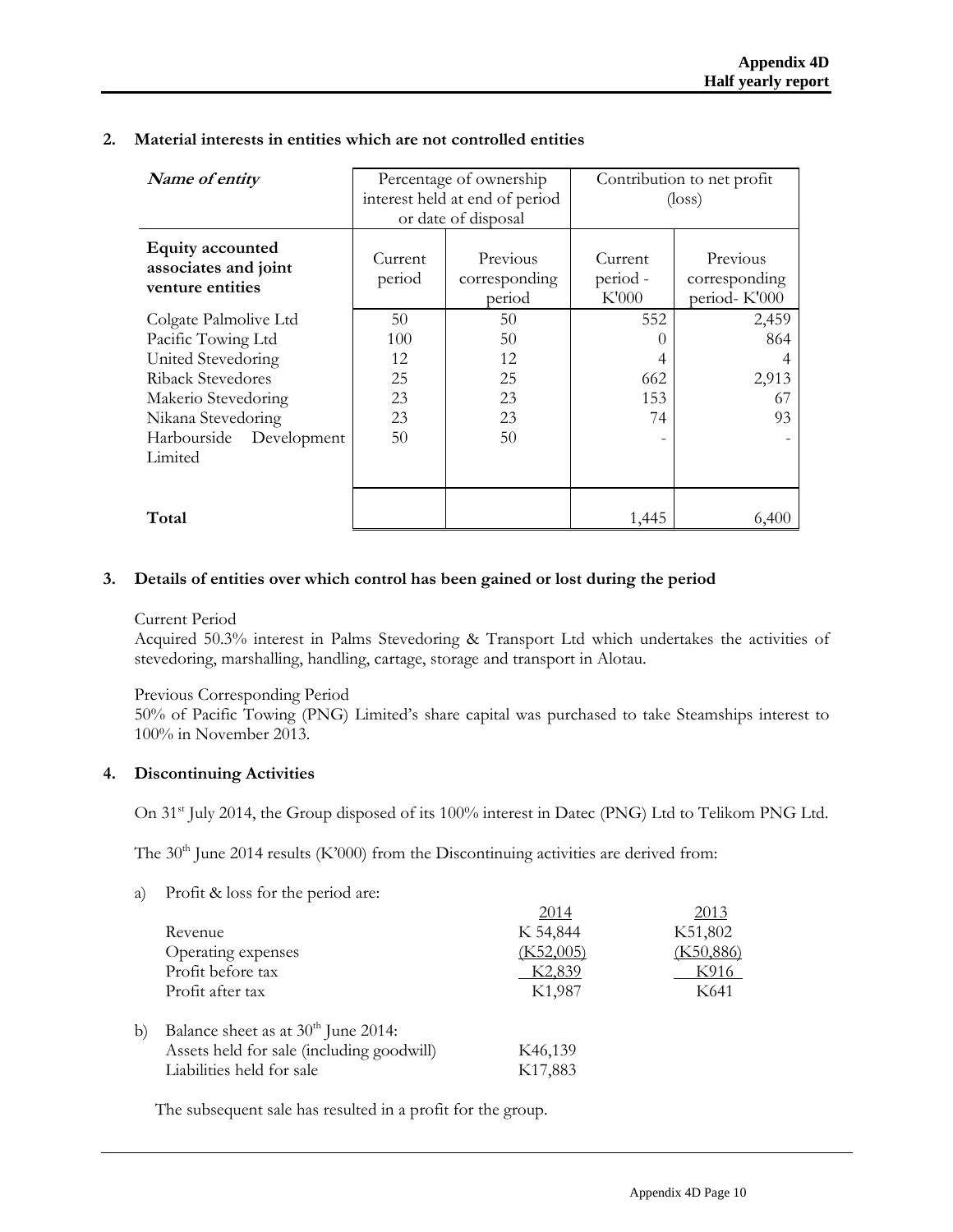#### **5. Basis of Accounting**

This condensed interim financial report has been prepared in accordance with the measurement requirements of International Financial Reporting Standards and in accordance with IAS34 Interim Financial Reporting. There were no changes in significant accounting policies and these were consistently applied in the current half year.

For more details on the accounting policies, please refer to the annual report of Steamships Trading Company Limited for the year ended 31 December 2013.

#### **6. Contingent Liabilities**

There were contingent liabilities at the Balance Sheet date as follows:

- (a) The parent entity has given a secured guarantee in respect of the bank overdrafts of certain subsidiaries.
- (b) The parent entity has given letters of comfort of continuing financial support in respect of certain subsidiaries, associates and joint ventures.

No losses are anticipated in respect of these guarantees.

#### **7. Capital Commitments**

As at the  $30<sup>th</sup>$  June 2014 the group had contracts outstanding for capital expenditure of K38.8 million in respect of property developments and new ships all due within 12 months (prior year K73.6 million due within 12 months and K14.6 million due within 1-5 years).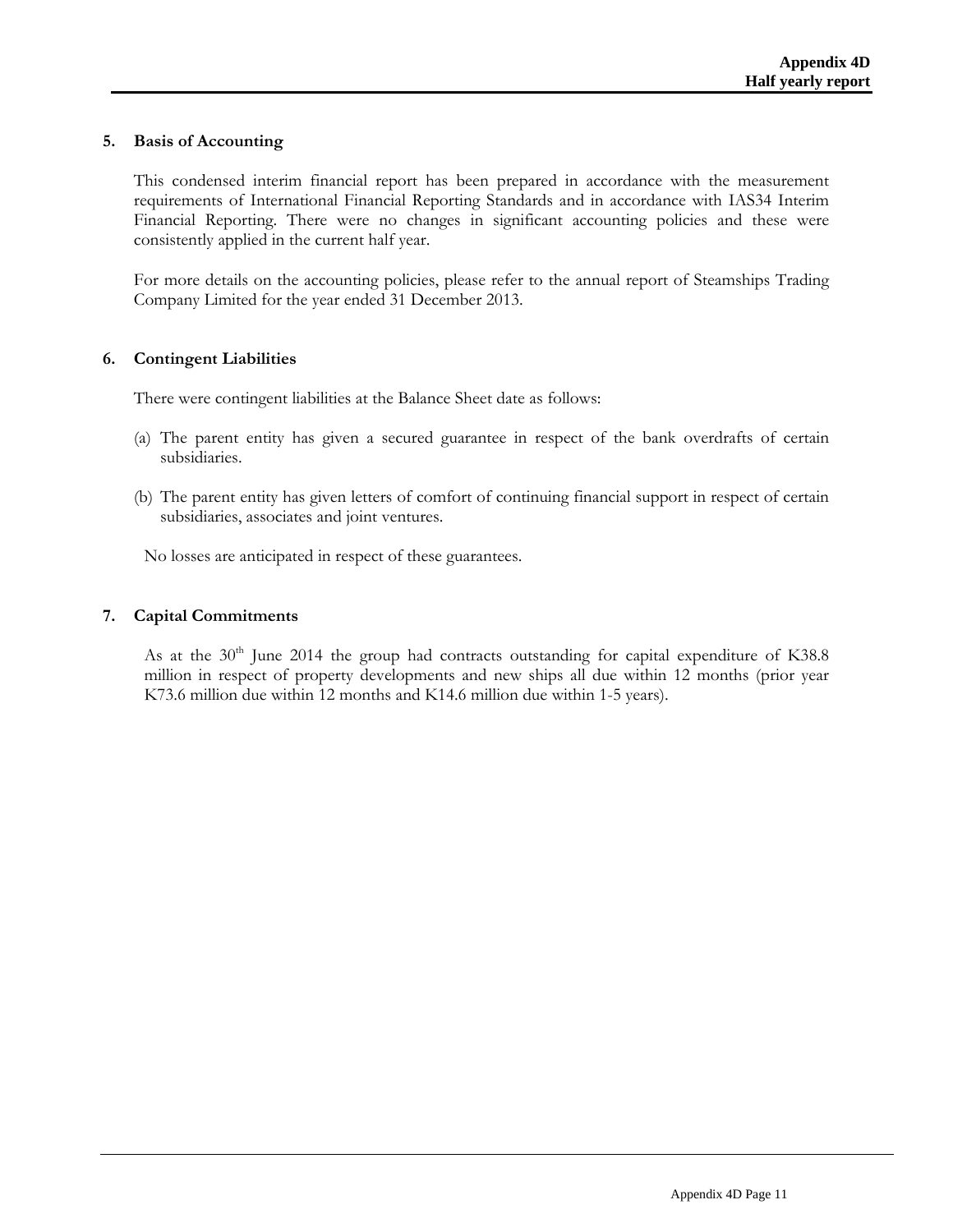## **8. Divisional Segments**

The group operates in the following commercial areas:

|                                       | Hotels&<br>Property | Commercial<br>Division * | Logistics | Finance&<br>Investment | Total     |
|---------------------------------------|---------------------|--------------------------|-----------|------------------------|-----------|
|                                       | K'000               | K'000                    | K'000     | K'000                  | K'000     |
| 2014                                  |                     |                          |           |                        |           |
| <b>External Revenue</b>               | 132,001             | 114,315                  | 234,444   | 71                     | 480,831   |
| IntersegmentalRevenue                 | 17,633              | 364                      | 2,970     |                        | 20,967    |
| <b>Interest Revenue</b>               | 34                  |                          | 16        | 29                     | 79        |
| <b>Interest Expense</b>               | (1, 860)            | (0)                      | (3, 546)  | (11,906)               | (17, 312) |
|                                       |                     |                          |           |                        |           |
| <b>Segment Results</b>                | 57,956              | (593)                    | 19,321    | 1,743                  | 78,427    |
| <b>Add: Share of Associate Profit</b> |                     | 552                      | 893       |                        | 1,445     |
| <b>Total Segment result</b>           | 57,956              | (41)                     | 20,214    | 1,743                  | 79,872    |
| Income tax expense                    | (18,694)            | (464)                    | (5,299)   | 1,065                  | (23, 392) |
| <b>Group Profit</b>                   | 39,262              | (505)                    | 14,915    | 2,808                  | 56,480    |
| <b>Segment</b> assets                 | 768,028             | 128,986                  | 464,485   | 281,468                | 1,642,967 |
| <b>Segment liabilities</b>            | 99,839              | 29,779                   | 124,687   | 635,513                | 889,818   |
| <b>Net Assets</b>                     | 668,189             | 99,207                   | 339,798   | (354, 045)             | 753,149   |
| Capital expenditure                   | 24,986              | 9,226                    | 36,526    | 618                    | 71,356    |
| Depreciation                          | 19,272              | 4,246                    | 28,862    | 708                    | 53,088    |

\* Include the Assets and Liabilities Held for Sale as disclosed in the Statement of Financial Position and Note 4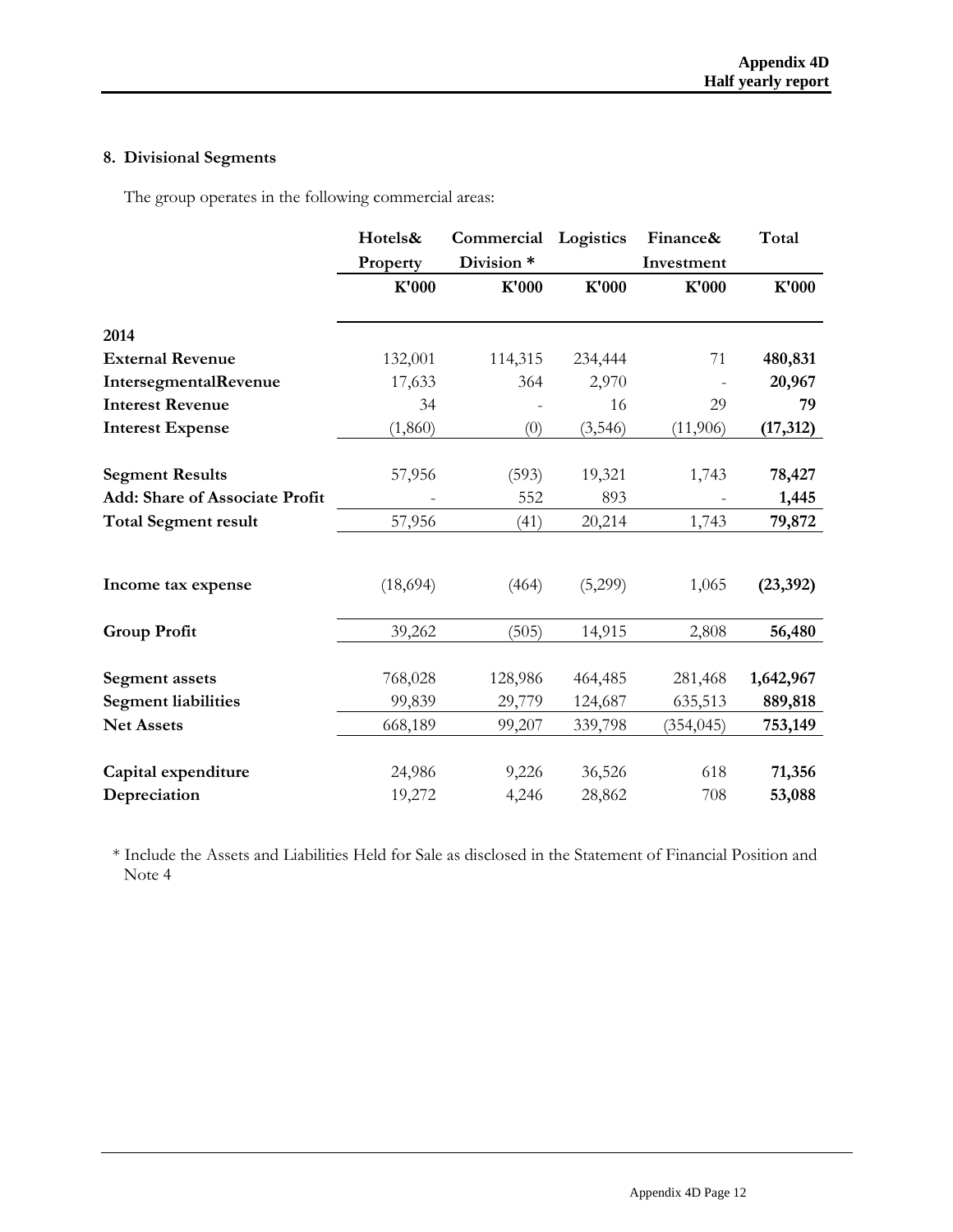|                                                                 | Hotels&           | Commercial Logistics     |           | Finance&            | Total     |
|-----------------------------------------------------------------|-------------------|--------------------------|-----------|---------------------|-----------|
|                                                                 | Property<br>K'000 | <b>Division</b><br>K'000 | K'000     | Investment<br>K'000 | K'000     |
|                                                                 |                   |                          |           |                     |           |
| 2013                                                            |                   |                          |           |                     |           |
| <b>External Revenue</b>                                         | 128,303           | 110,256                  | 222,214   | 94                  | 460,867   |
| <b>Intersegmental Revenue</b>                                   | 19,312            | 704                      | 7,140     |                     | 27,156    |
| <b>Interest Revenue</b>                                         |                   | 36                       |           |                     | 36        |
| <b>Interest Expense</b>                                         | (4)               | (4)                      | (2,870)   | (12, 396)           | (15, 274) |
|                                                                 |                   |                          |           |                     |           |
|                                                                 |                   |                          |           | 2,881               |           |
| <b>Segment Results</b><br><b>Add: Share of Associate Profit</b> | 67,138            | (2, 494)                 | (73,356)  |                     | (5, 831)  |
|                                                                 |                   | 864                      | 5,536     |                     | 6,400     |
| <b>Total Segment result</b>                                     | 67,138            | (1,630)                  | (67, 820) | 2,881               | 569       |
| Income tax expense                                              | (20, 141)         | 748                      | 22,007    | (623)               | 1,991     |
| <b>Group Profit</b>                                             | 46,997            | (882)                    | (45, 813) | 2,258               | 2,560     |
| <b>Segment</b> assets                                           | 638,458           | 132,706                  | 384,132   | 256,727             | 1,412,023 |
| <b>Segment liabilities</b>                                      | 64,479            | 24,822                   | 101,917   | 512,435             | 703,653   |
| <b>Net Assets</b>                                               | 573,979           | 107,884                  | 282,215   | (255,708)           | 708,370   |
|                                                                 |                   |                          |           |                     |           |
| Capital expenditure                                             | 56,033            | 8,317                    | 45,025    | 690                 | 110,065   |
| Depreciation                                                    | 19,822            | 4,259                    | 28,100    | 786                 | 52,967    |
| <b>Impairment of ships</b>                                      |                   |                          | 92,432    |                     | 92,432    |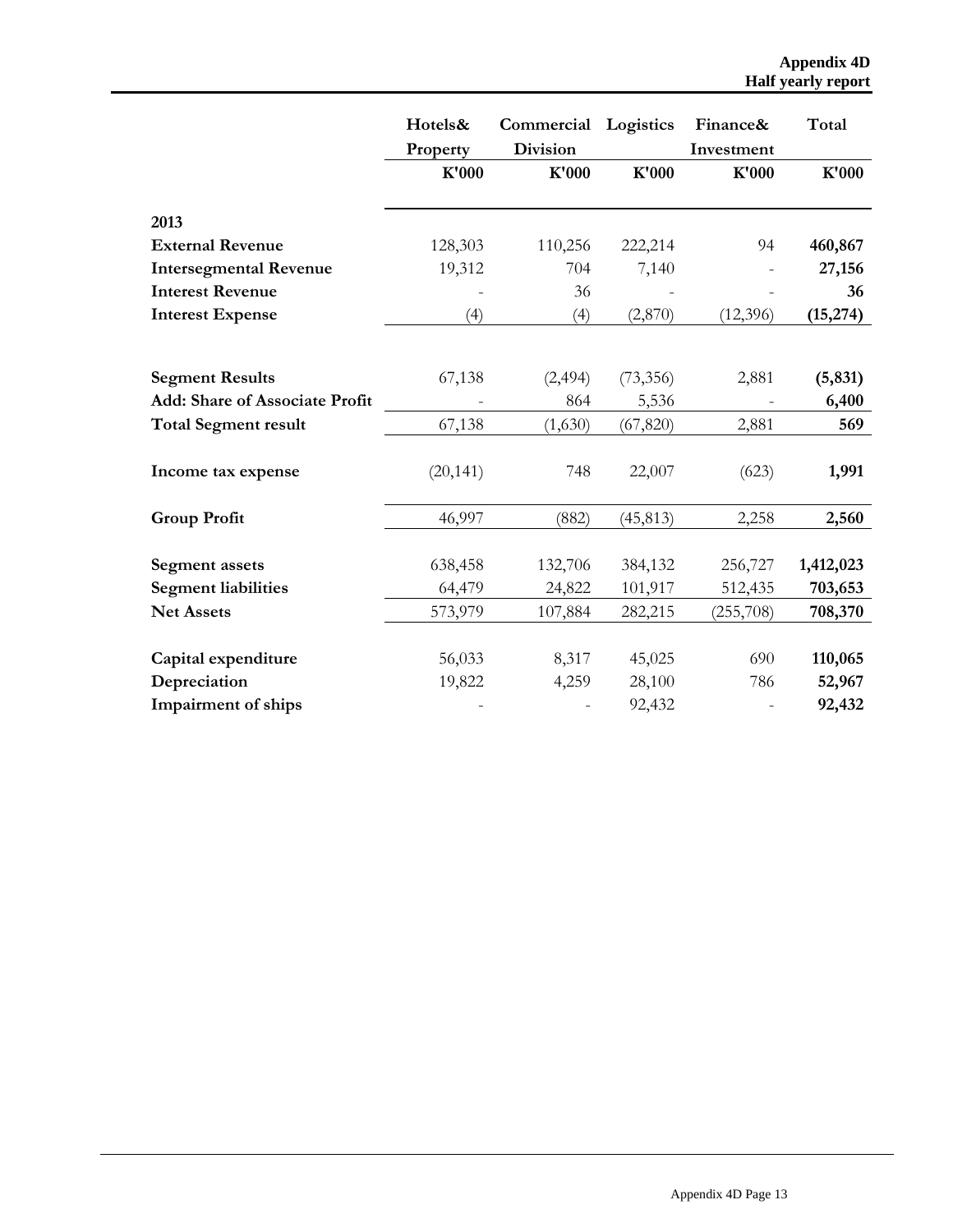

## *Independent Auditor's Review Report*

to the Directors of Steamships Trading Company Limited

### *Report on the condensed half-year financial statements*

We have reviewed the accompanying condensed half-year financial statements of Steamships Trading Company Limited (the Company), which comprise the condensed statement of financial position as at 30 June 2014, and the condensed statement of comprehensive income, statement of changes in equity and statement of cash flows for the half-year then ended, and other explanatory notes for the Group. The Group comprises the Company and the entities it controlled at 30 June 2014 or from time to time during the half-year.

The condensed half-year financial statements do not contain all the disclosures required of the full financial statements under generally accepted accounting practice in Papua New Guinea. Reading these condensed financial statements, therefore, is not a substitute for reading the annual financial statements of the Company.

#### *Directors' responsibility for the half-year condensed financial statements*

The Directors of the Company are responsible for the preparation of these financial statements such that they present fairly the matters to which they relate in accordance with IAS 34 'Interim Financial Reporting' and for such internal controls as the Directors determine are necessary to enable the preparation of financial statements that are free from material misstatement, whether due to fraud or error.

#### *Auditor's responsibility*

Our responsibility is to express a conclusion on the condensed half-year financial statements based on our review. We conducted our review in accordance with International Standard on Review Engagements (ISRE) 2410 'Review of Interim Financial Information Performed by the Independent Auditor of the Entity' in order to state whether, on the basis of the procedures described, anything has come to our attention that makes us believe that the half-year financial statements do not present fairly the matters to which they relate. As the auditor of the Company, ISRE 2410 requires that we comply with the ethical requirements relevant to the audit of the annual financial statements.

A review of half-year financial statements consists of making enquiries, primarily of persons responsible for financial and accounting matters, and applying analytical and other review procedures. A review is substantially less in scope than an audit conducted in accordance with International Standards on Auditing and consequently does not enable us to obtain assurance that we would become aware of all significant matters that might be identified in an audit. Accordingly, we do not express an audit opinion

#### *Conclusion*

Based on our review, which is not an audit, nothing has come to our attention that causes us to believe that the condensed half-year financial statements of Steamships Trading Company Limited do not present fairly the Group's financial position as at 30 June 2014 and its financial performance and cash flows for the half-year ended on that date in accordance with IAS 34 'Interim Financial Reporting'.